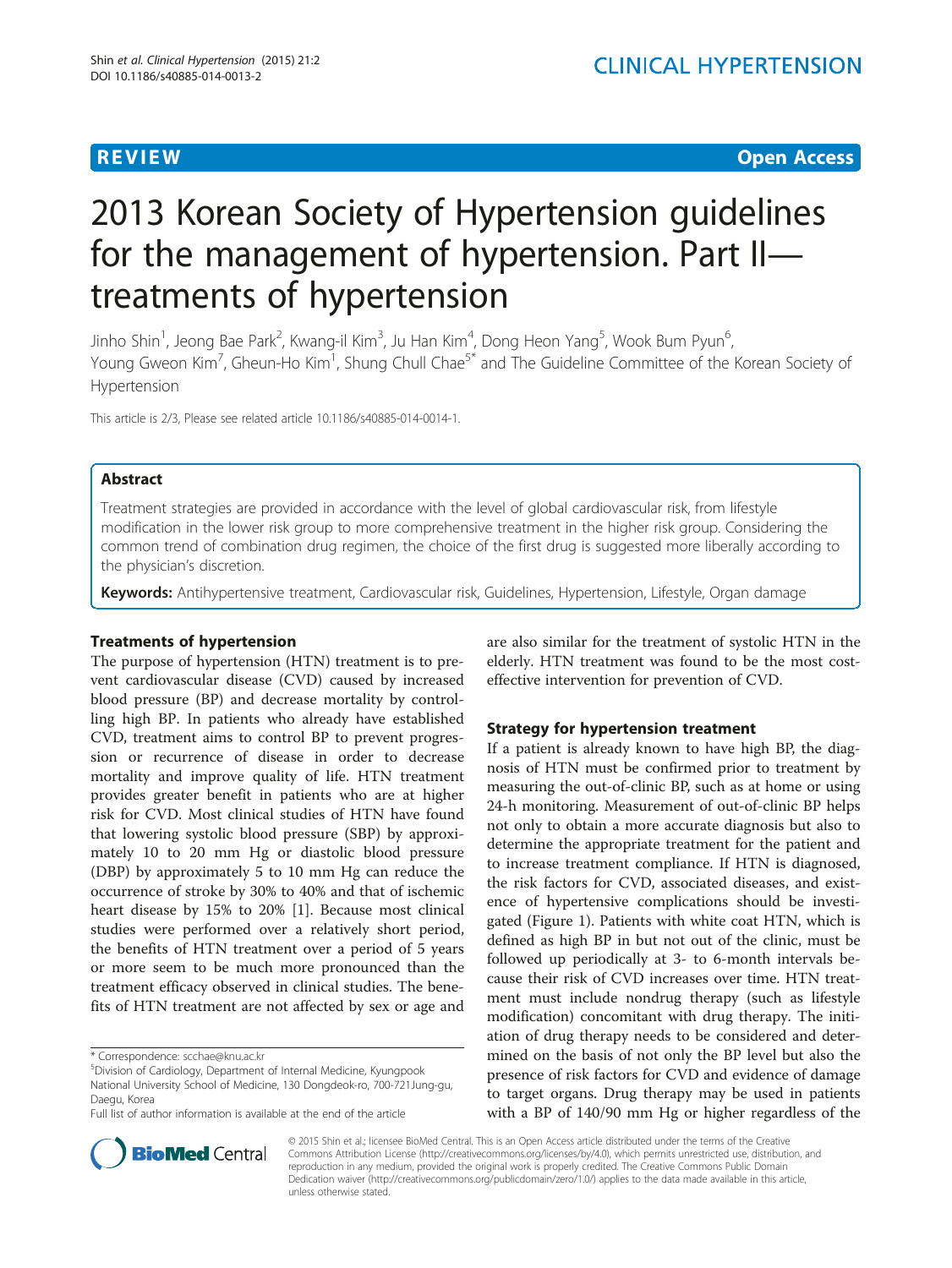<span id="page-1-0"></span>

existence of other risk factors or associated diseases. The quality of life of patients with HTN can be affected by physical and psychological problems caused by HTN, the main and side effects of the drug, and the relationship between the patient and physician. Adequate communication and provision of information can decrease the dosage and frequency of medication used, which increases patient compliance, improves the BP control rate, and promotes continuous treatment.

# Initiation of hypertension treatment Prehypertension stage II

Cardiovascular (CV) mortality caused by HTN increases twofold for each 20-mm Hg increase in SBP or 10-mm Hg increase in DBP over the baseline level of 115/ 75 mm Hg [\[1](#page-9-0)[,2](#page-10-0)]. Therefore, in patients with BP over 120/80 mm Hg, nondrug therapy is recommended to

prevent the occurrence of HTN and CV events. Initiation of drug therapy in patients with stage 2 prehypertension can delay the progression to HTN [\[3,4](#page-10-0)], but there is little evidence for the effectiveness of early intervention in most clinical studies [[5\]](#page-10-0). Initiation of drug therapy during stage 2 prehypertension showed no consistent benefit in patients with prediabetes [\[6,7](#page-10-0)], DM [\[8](#page-10-0)], stroke [\[9](#page-10-0)], or coronary artery disease; [[10](#page-10-0)] therefore, the cost-benefit ratio should be considered in the decision to use drug therapy (Table 1).

# Hypertension stage I

Patients with stage 1 HTN without other risk factors are in the low-risk group and would not be expected to obtain a greater benefit from treatment [[11](#page-10-0)]. However, their overall risk will increase over time, and the window in which treatment could reverse progression might be



| <b>Risk factor</b>                                 | Blood pressure (mm Hg)                              |                                                        |                                                        |  |  |
|----------------------------------------------------|-----------------------------------------------------|--------------------------------------------------------|--------------------------------------------------------|--|--|
|                                                    | Stage 2 prehypertension<br>$(130-139/85-89)$        | Stage 1 hypertension<br>(140-159/90-99)                | Stage 2 hypertension<br>(≥160/100)                     |  |  |
| Risk factors 0                                     | Lifestyle modification                              | Lifestyle modification <sup>a</sup><br>or drug therapy | Lifestyle modification<br>or drug therapy <sup>+</sup> |  |  |
| Risk factors 1-2 other than DM                     | Lifestyle modification                              | Lifestyle modification <sup>a</sup><br>or drug therapy | Lifestyle modification<br>and drug therapy             |  |  |
| Risk factors ≥3, subclinical organ damage          | Lifestyle modification                              | Lifestyle modification<br>and drug therapy             | Lifestyle modification<br>and drug therapy             |  |  |
| DM, cardiovascular disease, chronic kidney disease | Lifestyle modification or drug therapy <sup>b</sup> | Lifestyle modification<br>and drug therapy             | Lifestyle modification<br>and drug therapy             |  |  |

DM diabetic mellitus.

alifestyle modification is carried within several weeks to 3 months. <sup>†</sup>Drug therapy may be begun immediately according to the height of BPs.<br>PDrug therapy may be begun as target blood pressure determined <sup>b</sup>Drug therapy may be begun as target blood pressure determined.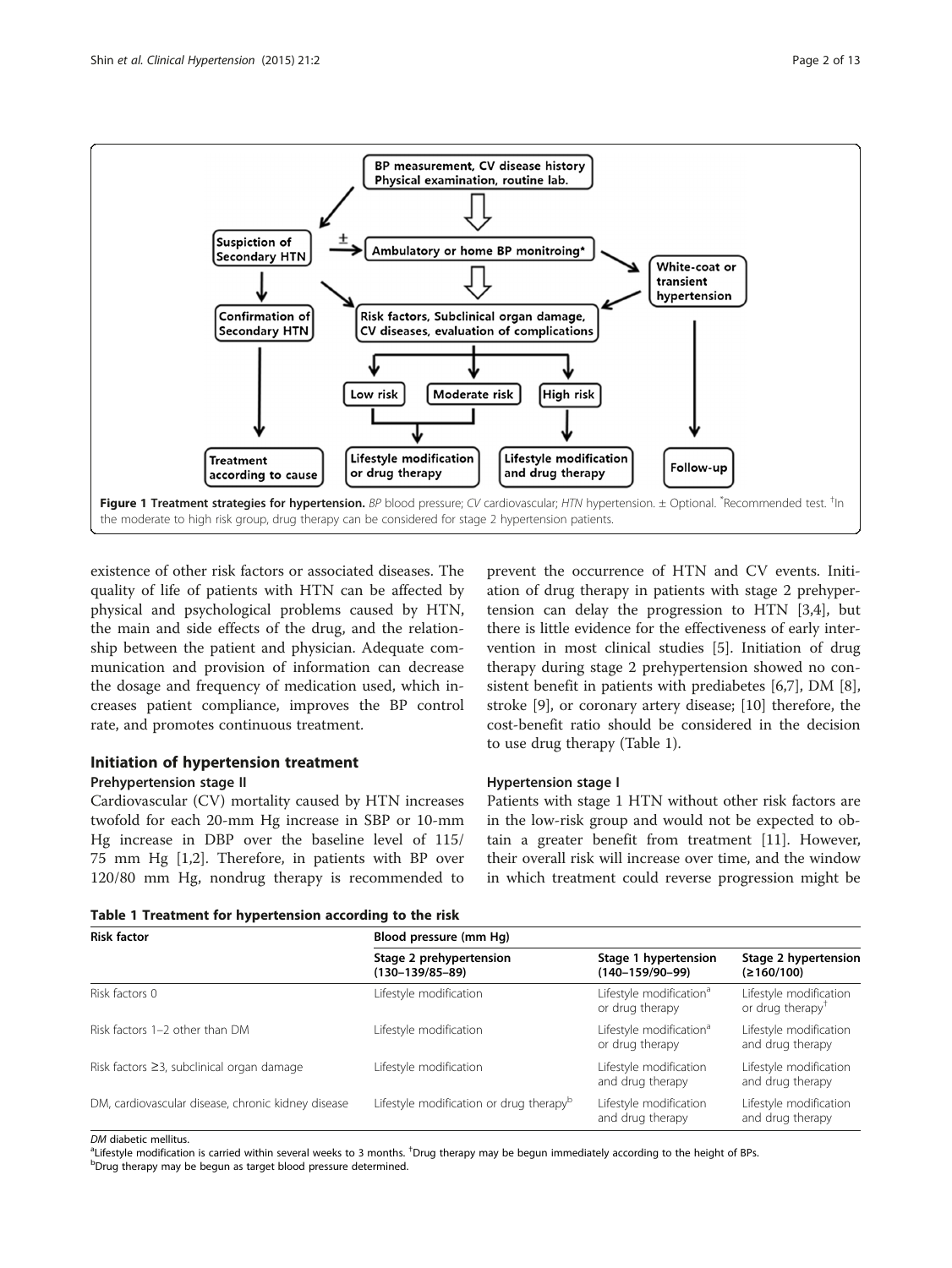missed. Modern drugs are generally inexpensive and safe, and drug therapy has been found to be costeffective given that patients generally fail to accomplish lifestyle changes. Drug therapy is recommended only after measurement of the out-of-clinic BP in order to exclude the possibility of white coat HTN [\[12,13](#page-10-0)]. The effect of medical therapy on white coat HTN has not yet been proven; however, as white coat HTN poses increased metabolic risk and risk for CV events over the long term, lifestyle modification is recommended at first, and patients should be observed periodically for development of persistent HTN. Drug therapy should be instituted immediately in patients with high-risk stage I HTN [\[14,15](#page-10-0)].

#### Hypertension stage II

According to most randomized clinical trials, immediate drug therapy is warranted in patients with a BP of  $\geq 160/$ 100 mm Hg due to the noticeable effect of treatment  $[5,14,15]$  $[5,14,15]$ .

#### Hypertension in the elderly

The effect of drug therapy against HTN is clear irrespective of age [\[16\]](#page-10-0). Drug therapy can be initiated in elderly patients when the SBP is 160 mm Hg or higher; consistent drug therapy can be considered if the SBP is 140 to 159 mm Hg and the patient tolerates the drug well.

# Target blood pressure in the treatment of hypertension

As shown in Table 2, except under specific circumstances, the target BP is generally an SBP of less than 140 mm Hg and a DBP of less than 90 mm Hg [[5,17,18\]](#page-10-0).

#### Hypertension in the elderly

The effects of decreasing BP in elderly patients with HTN are clear, but it is difficult to lower BP to less than 140 mm Hg in such patients [[19](#page-10-0)], and there is no difference in prognosis between BP targets of 140 and 150 mm

|           |  |  | Table 2 Target blood pressures in hypertension |
|-----------|--|--|------------------------------------------------|
| treatment |  |  |                                                |

| <b>Situations</b>                | Systolic blood<br>pressure (mm Hg) | Diastolic blood<br>pressure (mm Hg) |
|----------------------------------|------------------------------------|-------------------------------------|
| Uncomplicated hypertension       | 140                                | 90                                  |
| Elderly                          | $140 - 150$                        | 90                                  |
| Diabetes mellitus                | 140                                | 85                                  |
| Stroke                           | 140                                | 90                                  |
| Coronary artery disease          | 140                                | 90                                  |
| Chronic kidney disease           |                                    |                                     |
| Without albuminuria <sup>a</sup> | 140                                | 90                                  |
| With albuminuria                 | 130                                | 80                                  |

a Microalbuminuria or macroalbuminuria.

Hg. Therefore, the target SBP is approximately 140 to 150 mm Hg with a DBP that is not excessively low, i.e., less than approximately 60 mm Hg [[20,21\]](#page-10-0).

#### Hypertension in patients with diabetes

Reduction of BP in patients with HTN and diabetes is very important for reducing CV complications [[22](#page-10-0)]. Few studies have shown reduction of SBP to below 130 mm Hg. Even reduction of SBP to less than 120 mm Hg did not demonstrate any additional preventive effect on CVD but rather showed a deleterious effect on renal function; therefore, the recommended target BP is an SBP below 140 mm Hg [\[23](#page-10-0)] and a DBP below 85 mm Hg [\[24\]](#page-10-0).

#### Hypertension in patients with stroke

HTN is a most important causative risk factor for stroke. HTN treatment can reduce the recurrence of stroke and CV events [\[25](#page-10-0)-[27](#page-10-0)], but there are no distinct benefits from reducing SBP to below 130 mm Hg [[28](#page-10-0)]. In particular, a recent clinical study in patients with cerebral infarction showed no additional benefit from controlling SBP below 140 mm Hg [[29\]](#page-10-0). Considering the clinical studies to date, a target SBP below 140 mm Hg is recommended in patients with stroke.

#### Hypertension in patients with coronary artery disease

Reduction of SBP to below 130 mmHg shows no consistent prevention of CVD in patients with HTN and coronary artery disease [[30-32](#page-10-0)]. Therefore, a target SBP of below 140 mm Hg is recommended.

#### Hypertension in patients with chronic kidney disease

The major purpose of controlling BP in patients with chronic kidney disease (CKD) is to prevent deterioration of renal function and reduce the occurrence of CVD. Further control of SBP to below 140 mm Hg has shown no additional benefit in patients with HTN and CKD without diabetes [[33-35\]](#page-10-0). However, the data on the goal of treatment in patients with HTN and CKD with diabetes is even more insufficient [[36,37\]](#page-10-0). Meta-analysis has not proven that a target BP of less than 140 mm Hg is any more effective at preventing cardiac and renal events [[23,38,39\]](#page-10-0). Therefore, on the basis of recent clinical data, a target SBP of less than 140 mm Hg is recommended regardless of the presence of diabetes. However, a target SBP below 130 mm Hg can be recommended in patients with HTN with prominent albuminuria [[40](#page-10-0)].

#### Low threshold of hypertension treatment

As BP increases, the CV risk also increases, whereas as BP decreases, the risk of the occurrence of a CV event decreases to some extent. There is insufficient clinical data to prove the J-curve hypothesis (a hypothesis that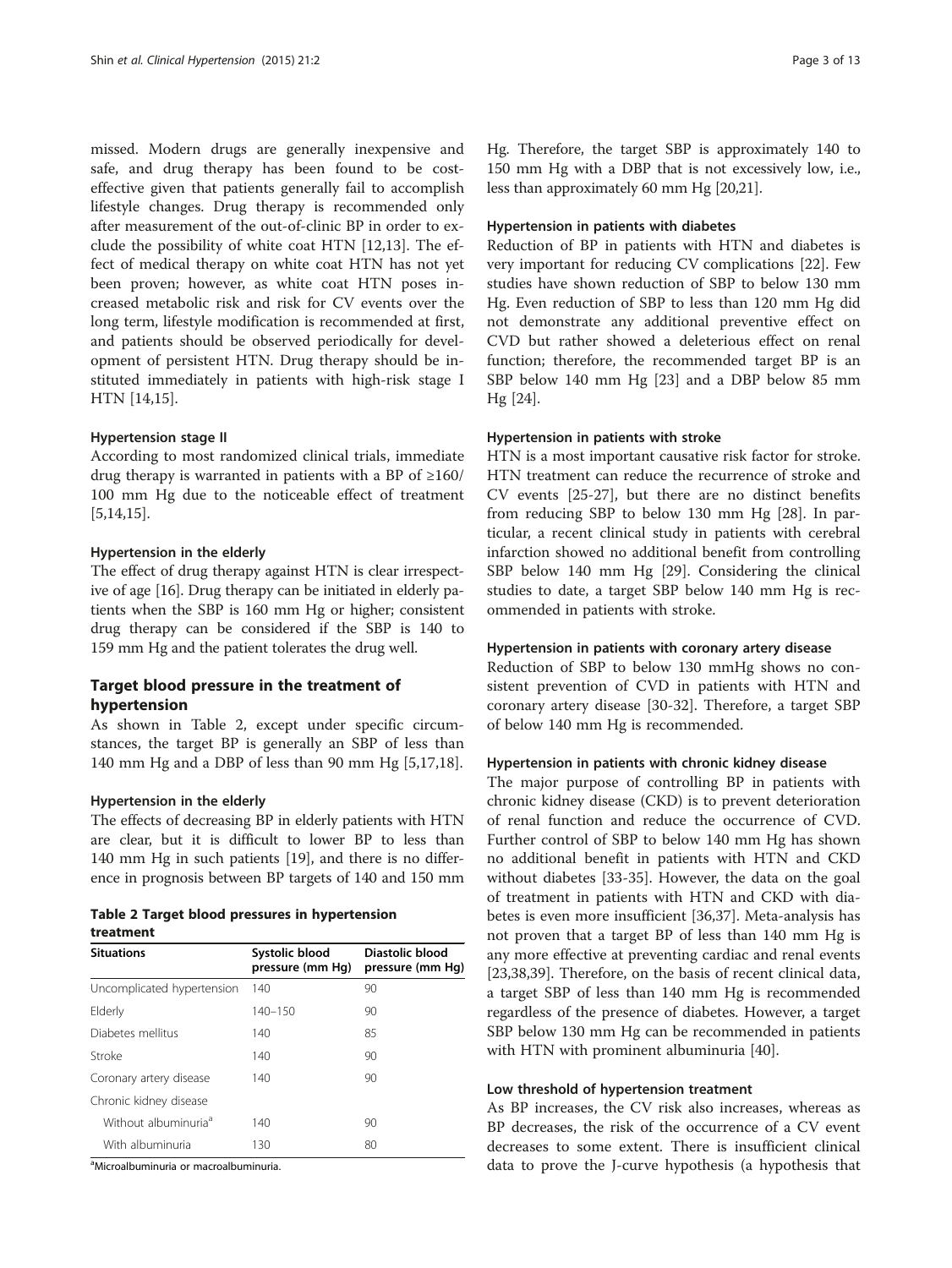excessive lowering of SBP and DBP will increase rather than decrease CV events and mortality), but post hoc analysis of clinical studies suggests the possibility of such a J-curve effect and a pathophysiological detriment of excessively low BP [[41](#page-10-0)]. Therefore, it is not recommended to target BP too low, but additional studies are needed to determine how low a BP is desirable.

# Nondrug therapy and lifestyle modification

Nondrug therapy or lifestyle modification, such as adoption of a healthy diet, increasing exercise, smoking cessation, and moderation of alcohol intake, has shown great ability to lower BP and is important in all patients with HTN. Even in patients with prehypertension, nondrug therapy is strongly recommended to prevent progression to HTN (Table 3). Healthy lifestyle habits have almost the same BP-decreasing effect as approximately one dose of anti-HTN drug [[42\]](#page-10-0). Furthermore, in patients with HTN who are using medication, adding lifestyle modification can reduce the dose and frequency of medication used, maximize the effect of the drug, and reduce side effects. Lifestyle improvement also has other beneficial effects on CV risk in addition to the lowering of BP. Clinicians should remain aware that it is difficult to maintain lifestyle modifications long-term or to achieve a target BP for the HTN in stage II or higher even at best. Therefore, the clinician should provide encouragement to continue lifestyle modifications while also educating the patient in their limitations. In addition, because adopting several types of lifestyle modification rather than one alone maximizes the effects, a simultaneous approach is recommended to meet the goal of minimizing CVD.

# Restriction of salt intake

According to the 2010 KNHANES data, it is estimated that Korean consume 12.2 g (4.9 g sodium) of salt daily,

Table 3 Blood pressure reduction by lifestyle modification

| Lifestyle<br>modification     | BP reduction (systolic/ Recommendation<br>diastolic BP, mm Hq) |                                                     |
|-------------------------------|----------------------------------------------------------------|-----------------------------------------------------|
| Restriction of<br>salt intake | $-5.1/-2.7$                                                    | Less than $6q$ of salt per<br>day                   |
| Body weight<br>reduction      | $-1.1/-0.9$                                                    | Each reduction of 1 kg                              |
| Moderation in<br>drink        | $-3.9/-2.4$                                                    | Less than two glasses per<br>day                    |
| <b>Exercise</b>               | $-4.9/-3.7$                                                    | 30-50 min per day for<br>more than 5 days in a week |
| Diet control                  | $-11.4/-5.5$                                                   | Vegetables-based healthy<br>diet habit              |

BP blood pressure.

which is a higher amount than western (10 g) or Japanese (10.7 g) populations [[43\]](#page-10-0). Salt intake can increase the risk for CV events because of the association of central hemodynamics with the estimated 24-h urinary sodium in patients with HTN [\[44](#page-11-0)]. Halving the daily salt intake of 10.5 g will decrease SBP by 4 to 6 mm Hg [[45,46\]](#page-11-0). However, there have been variable and confusing reports about the relationship between salt restriction and CV events [\[47-50\]](#page-11-0). Despite the absence of randomized large-scale trials, some reports of a J-curve phenomenon for salt intake and CV events, and lack of Korean data, there is no clear evidence that salt restriction is harmful, especially among Koreans with their high-salt intake. Therefore, we must recommend decreasing salt intake in accordance with other guidelines [\[51\]](#page-11-0).

The daily recommended amount of salt is less than 6 g (sodium  $[g] \times 2.5$ ). Salt reduction has many benefits, including lowering of BP and reducing the need for diuretics, which cause detrimental urinary loss of potassium and calcium. The avoidance of urinary calcium loss prevents the development of osteoporosis and renal calculi.

Sensitivity to salt tends to be higher in patients who are elderly, obese, or have diabetes or family members with HTN. Greater salt sensitivity means a greater reduction in BP in response to salt restriction. The dietary habits must be modified. Some recommendations are not to put additional salt on the table during the meal and to avoid high-salt processed foodstuffs. Some frequently eaten foods, such as kimchi, stew, soup, salted fermented seafood, instant ramen, and dry bar snacks containing meat and fish, are very salty. When cooking foods, natural ingredients should be used instead of synthetic flavoring agents. The patient should not only reduce absolute salt intake but also try to consume more low-salt foods.

#### Weight reduction

HTN is closely related to obesity, and weight reduction decreases BP. Central obesity in particular is closely associated with HTN, dyslipidemia, diabetes, and CV death. In a patient heavier than 110% of ideal body weight, weight reduction of only 5 kg can decrease BP. The beneficial effects of weight reduction are higher in patients with diabetes, dyslipidemia, and left ventricular hypertrophy (LVH). The combination of weight reduction with exercise, moderation of alcohol consumption, and reduction of salt intake has synergistic effects on BP. The recommended initial goal of weight reduction is 4 to 5 kg, with an additional 5 kg reduction after the initial goal has been achieved.

The ideal body mass index (BMI) (weight [kg]/height [m]<sup>2</sup>) varies among reports and according to nationality. A collaborative analysis reported that BMI either above or below the apparent optimum of approximately 22.5 to  $25 \text{ kg/m}^2$  is itself a strong predictor of overall mortality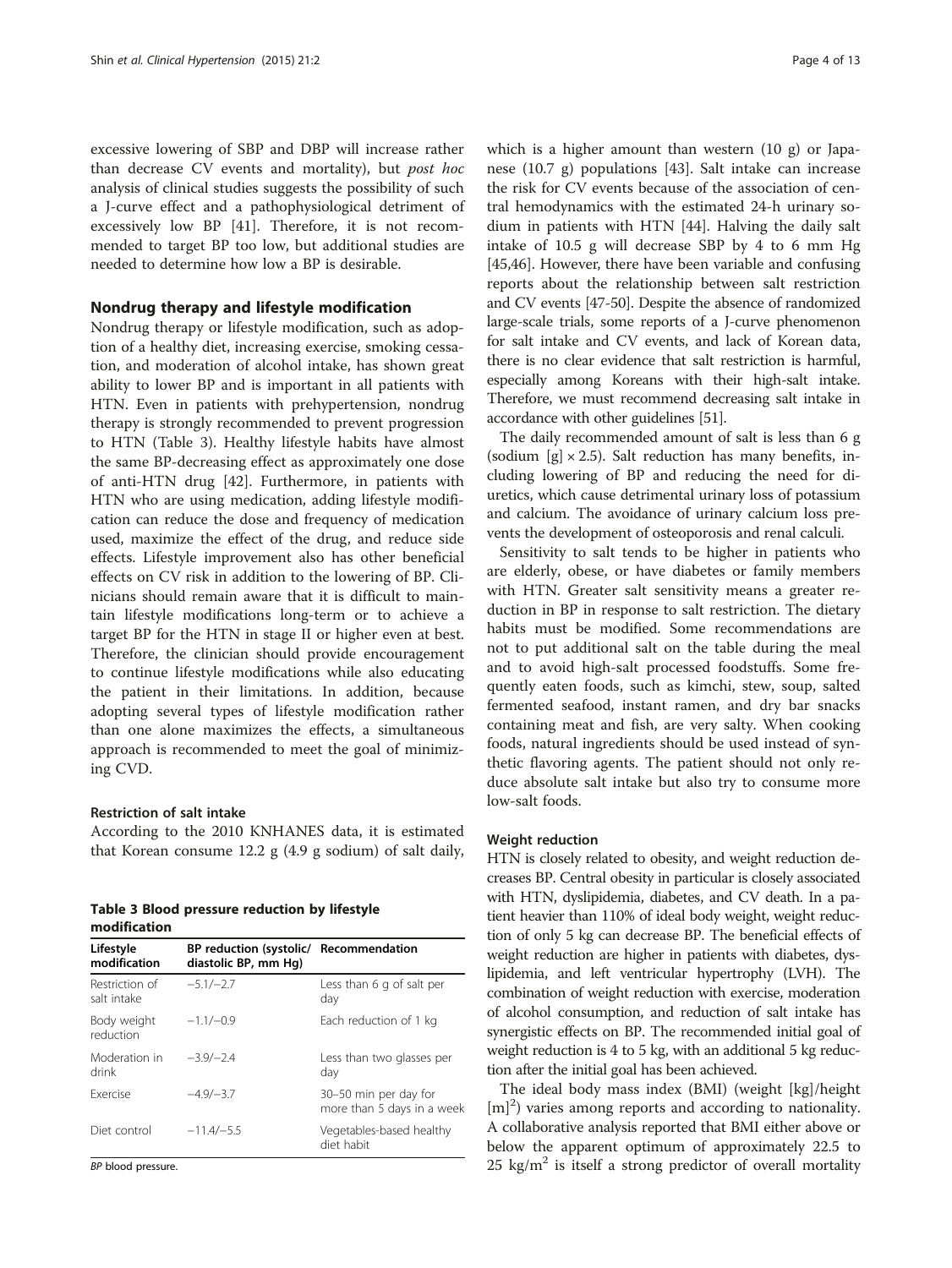[[52](#page-11-0)]. Another meta-analysis found that both overweight and grade 1 obesity were associated with significantly lower all-cause mortality [[53](#page-11-0)]. A report on data from 1.2 million Koreans revealed that the risk of death from any cause was lowest among patients with a BMI of 23.0 to 24.9 kg/m<sup>2</sup> and recommended a BMI of less than 25 kg/  $m<sup>2</sup>$  [[54\]](#page-11-0). Unfortunately, there are no Korean-specific data on appropriate waist circumference. A waist circumference of less than 90 cm for men and 80 cm for women is recommended for Asian individuals [\[55\]](#page-11-0).

The recommendations for weight reduction are to eat breakfast every morning, eat slowly, and avoid a highcarbohydrate diet, alcohol, snacks such as bread and cookies, and sweetened beverages. A high-fiber diet is recommended, and a high-fat diet including food fried with oil is prohibited. Patients should try to eat as many fruits and vegetables as possible and to avoid meals containing large amounts of cholesterol and saturated fatty acids.

#### Moderation of alcohol consumption

BP tends to increase in patients who drink excessive amounts of alcohol, and such patients are also resistant to antihypertensive drugs. An appropriate moderate daily amount of alcohol is less than 20 to 30 g for men or 10 to 20 g for women. A man or woman with lowerthan-average body weight is more sensitive to alcohol and is therefore permitted half of the recommended amount. Heavy drinkers should be warned that they are high risk for stroke. One bottle of beer (720 mL), one glass of wine (range, 200 to 300 mL), one glass of sake (200 mL), two shots of whisky (60 mL), or two to three glasses of soju corresponds to 30 g of alcohol.

#### Exercise

The benefits of regular exercise are lowering of BP, improvement of cardiopulmonary function, reduction of body weight, improvement of the lipid profile (including elevation of HDL cholesterol), and reduction of emotional stress. Aerobic exercises such as brisk walking, jogging, bicycling, swimming, jumping rope, playing tennis, and aerobic dancing are recommended for patients with HTN. The appropriate intensity of exercise is 60% to 80% of the maximal heart rate (220—age in years). Such exercise should be performed five to seven times per week. Aerobic exercise should begin at low intensity for 10 to 20 min and then increase to appropriate intensity for another 30 to 60 min. Every exercise session should start with 5 min of warm-up exercise and end with 5 min of cool-down exercise. In addition to aerobic exercise, isometric exercise such as weight lifting can reduce BP, produce metabolic benefits, and increase muscle power. Isometric exercise is recommended two to three times per week [\[56\]](#page-11-0). Isotonic exercise such as lifting a heavy object (anaerobic metabolism) can increase BP and may be dangerous in patients with poorly controlled HTN. Most patients with uncomplicated HTN can begin regular exercise without an initial evaluation and increase the duration and intensity to appropriate levels as possible. However, patients with known CVDs or other risk factors are recommended to start the exercise only after complete evaluation by an exercise consultant and to follow a program.

#### Smoking cessation

During smoking, the BP increases temporarily in response to nicotine. Among patients with white coat HTN, smokers maintain a higher daytime ambulatory SBP than do nonsmokers with a similar office BP [\[57\]](#page-11-0). Smoking, like HTN, is a powerful risk factor for CVD [\[58\]](#page-11-0), and CV events are inevitable in patients who continue smoking regardless of BP control. Second-hand smoking is also harmful. Smoking cessation should be advised at every opportunity. Lownicotine-containing replacement materials do not increase BP and can be recommended in combination with behavior therapy. During smoking cessation, regular exercise and diet therapy should be emphasized in order to prevent weight gain.

#### Healthy diet management

BP is lower in vegetarians than in people who mainly eat meat, and maintaining a vegetarian diet can reduce BP. The BP-lowering effect results not from decreasing the intake of animal protein but from increasing the intake of vegetables and fruits in combination with decreasing the intake of saturated fatty acids. In a study in elderly people, BP decreased by 3/1 mm Hg when intake of vegetables and fruits was increased alone but by 6/3 mmHg when it was combined with a decrease in fat intake [[59-61](#page-11-0)]. In patients with HTN, a combined diet with greater intake of calcium, magnesium, and potassium decreased BP by an additional 11/6 mm Hg [[59,61,62](#page-11-0)]. A regular diet composed mainly of fish reduces BP and improves the lipid profile in obese patients with HTN. The Dietary Approaches to Stop HTN (DASH) diet, which is rich in vegetables, fruits, and fish and low in fat, is recommended for patients with HTN [[63](#page-11-0)].

## **Others**

Caffeine from various foods rapidly increases BP, but the effect does not progress to HTN because tolerance to caffeine develops. Emotional stress increases both BP and the risk for CVD, making the control of emotional stress important for the management and patient compliance of HTN. Further studies are required to examine the long-term effects of stress control on HTN and CVD. The effectiveness of various methods of stress management, such as relaxation and biofeedback, for the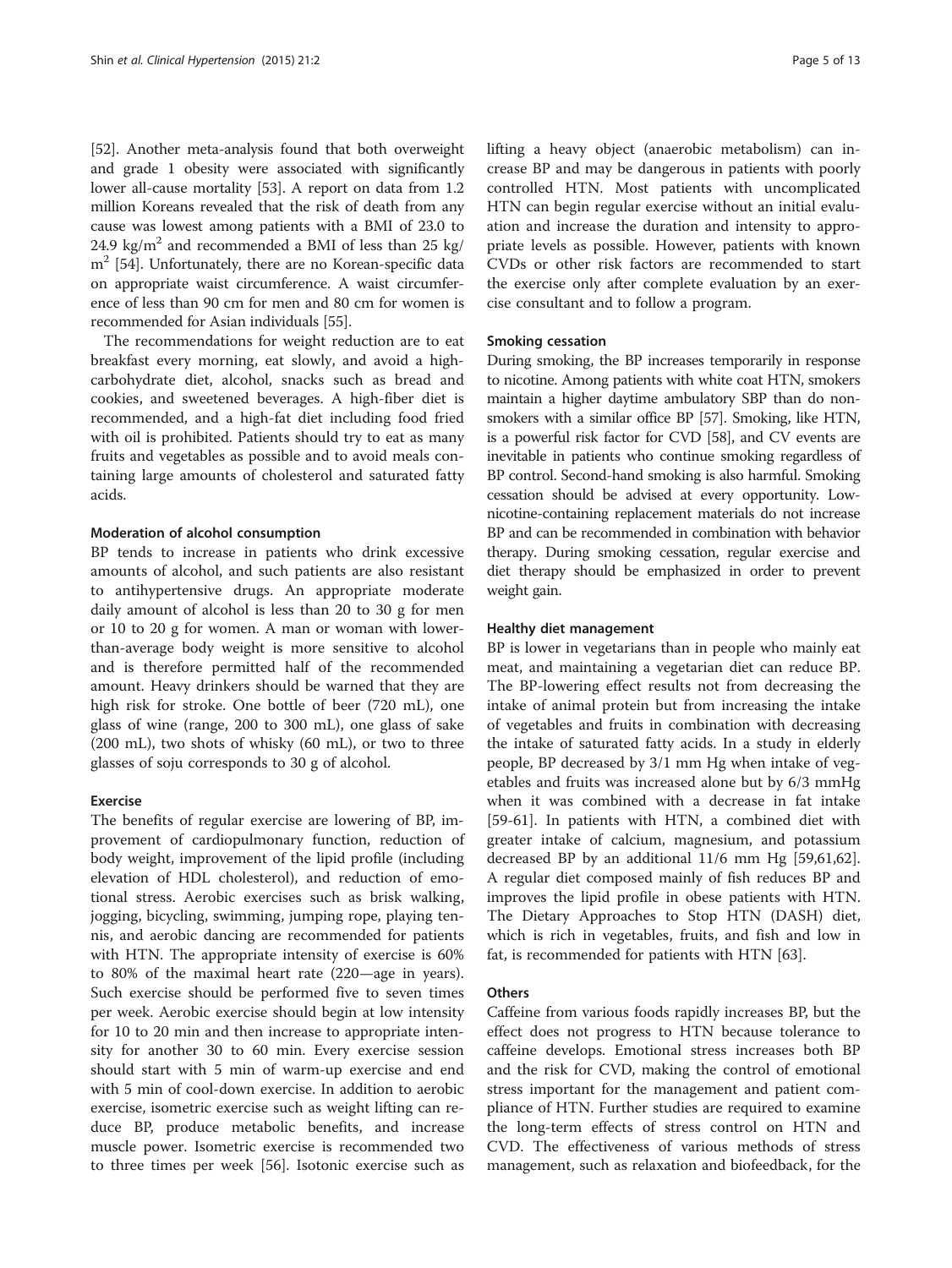management of HTN remains uncertain. There is still no clear evidence for the effects of micronutrients, calcium, magnesium, and supplementary fiber on BP.

# Pharmacological therapy

The occurrence of CV events in patients with HTN can be decreased by reducing the BP. Currently available antihypertensive drugs are more effective than placebo for prevention of CVD. This preventive effect is relatively larger for stroke than for coronary artery disease. The extent to which CV events are reduced depends on the degree of BP reduction. All major classes of antihypertensive drugs, including beta-blockers and diuretics, are suitable for first-line treatment. However, the individual drug should be prescribed with consideration of the patient's individual situation, including age, comorbidities, and possible adverse effects. Simplifying the medication schedule, careful monitoring of the adverse effects, and checking the BP at home are useful for improving patient compliance and making the patient an active participant in the treatment.

# Strategies for prescription of antihypertensive drugs

#### Principles of drug selection

For reduction of long-term CV morbidity and mortality, it is essential to control most of the modifiable risk factors and to reduce the BP to less than 140/90 mm Hg [[40](#page-10-0)]. Drug therapy is initiated at a low dose to avoid adverse effects. The preferred drugs are long-acting and can be taken only once a day [[64](#page-11-0)]. Drugs with a high trough/peak ratio (>0.5) are helpful for improving compliance and to maintain a stable BP with minimal variability [[65](#page-11-0)]. If it is impossible to control BP with once-daily dosing, a twicedaily schedule is an alternative option. Angiotensinconverting enzyme (ACE) inhibitors, angiotensin receptor blockers (ARBs), calcium antagonists, beta-blockers, and diuretics are all suitable for initiation of antihypertensive treatment. The indications, contraindications, comorbidities, and presence of asymptomatic organ damage should all be considered in the choice of drug (Table [4](#page-6-0)). There is no uniform consensus on the role of beta-blockers in elderly patients with HTN, so prescription of beta-blockers in the elderly should be limited to special circumstances. Beta-blockers should also be used with care in patients at high risk for diabetes because in combination with diuretics they can increase the risk of new onset of diabetes [[40](#page-10-0)]. In patients with BP higher than 160/100 mm Hg or more than 20/10 mm Hg above the target BP, two drugs can be prescribed in combination to maximize the antihypertensive effect and achieve rapid BP control [[40](#page-10-0)]. Fixeddose single pills have multiple benefits, including maximizing reduction of BP, minimizing adverse effects, increasing compliance, and preventing CVD and target organ damage [\[40](#page-10-0)].

# Selection of drugs

It is reasonable to choose drugs according to the patient's comorbidities and clinical characteristics rather than his or her BP level. There are five available classes of first-line drugs with proven BP-lowering effects, safety, and acceptable adverse effects according to multiple studies. They are: 1) ACE inhibitors or ARBs, 2) beta-blockers, 3) calcium antagonists, 4) diuretics such as hydrochlorothiazide, chlorthalidone, or indapamide, and 5) other drugs (loop diuretics, aldosterone antagonists, alpha-blockers, and direct vasodilators). All reduce BP to a similar extent when the dose has been adjusted. However, there might be individual differences in BP lowering, adverse effects, and long-term CV events, making it very important to choose the appropriate drugs according to the patient's combined risk factors and comorbidities (Table [5\)](#page-6-0). No antihypertensive drug is inherently superior, and the drugs most appropriate for the individual patient should be preferred (Table [5\)](#page-6-0).

# Classes of antihypertensive drugs **Diuretics**

Diuretics decrease BP initially by reducing reabsorption of sodium in the renal distal convoluted tubules and later by decreasing peripheral vascular resistance. Highdose thiazide-derivative diuretics can induce hypokalemia, glucose intolerance, hyperuricemia, arrhythmia, and adverse lipid metabolism, but low doses rarely have these effects. For decreasing BP, the dose can be increased to 25 mg a day. Combination of diuretics with beta-blockers is not recommended in patients with obesity or high risk for diabetes because of adverse effects such as new-onset diabetes and adverse lipid metabolism. No specific thiazide diuretic is recommended over the others because there has been no study comparing them directly, although chlorthalidone and indapamide are reported to be most effective for lowering BP [\[67](#page-11-0)]. As thiazide diuretics must frequently be administered at high doses to achieve optimal BP control, and because such high doses increase the adverse effects, thiazidelike diuretics may be preferred to avoid high dosage and/or reduce metabolic derangement. Spironolactone is proven effective in patients with heart failure and can also be considered at low doses (range, 20 to 50 mg) for treatment of resistant HTN.

# Beta-blockers

Selective beta-1 blockers are recommended for patients with HTN in combination with angina pectoris, myocardial infarction, or tachycardia. Beta-blockers are also effective in younger patients who have higher heart rates [\[40](#page-10-0)].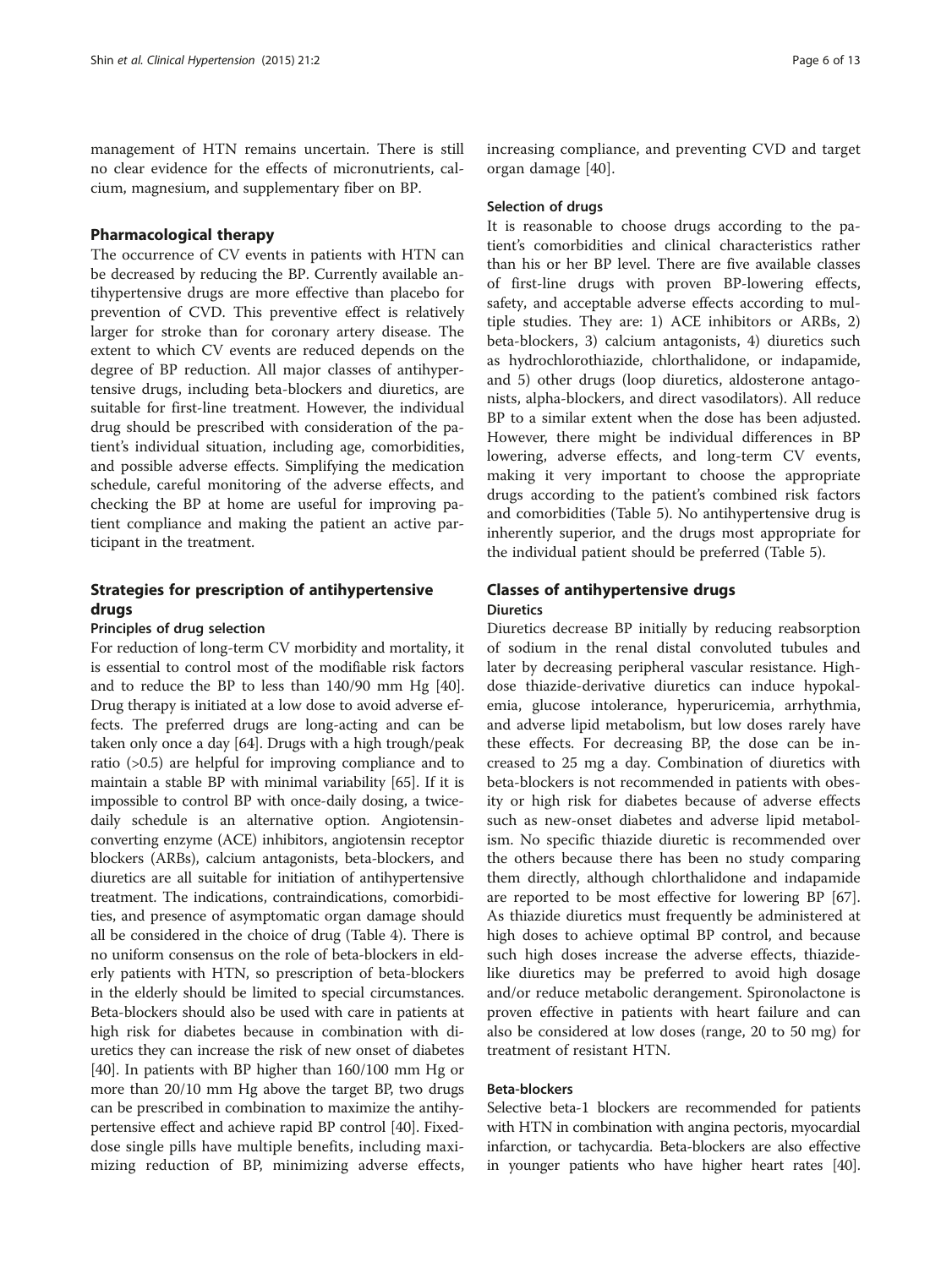|                                         | Angiotensin-converting enzyme<br>inhibitors/angiotensin receptor blockers | <b>Beta-blockers</b> | <b>Calcium antagonists</b> | <b>Diuretics</b> |
|-----------------------------------------|---------------------------------------------------------------------------|----------------------|----------------------------|------------------|
| Congestive heart failure                |                                                                           |                      |                            |                  |
| Left ventricular hypertrophy            | Ω                                                                         |                      | O                          |                  |
| Coronary artery disease                 |                                                                           |                      |                            |                  |
| Diabetic nephropathy                    |                                                                           |                      |                            |                  |
| Stroke                                  |                                                                           |                      | O                          |                  |
| Elderly, isolated systolic hypertension | $\bigcirc$                                                                |                      | C                          |                  |
| Post-myocardial infarction              |                                                                           |                      |                            |                  |
| Prevention of atrial fibrillation       |                                                                           |                      |                            |                  |
| <b>Diabetes</b>                         |                                                                           |                      |                            |                  |

<span id="page-6-0"></span>Table 4 Compelling indications for choosing the antihypertensive drugs [[40,](#page-10-0)[66\]](#page-11-0)

However, they should be used with caution in patients with asthma, chronic obstructive pulmonary disease, second- or third-degree atrioventricular block, or peripheral vascular disease [\[40](#page-10-0)].

Beta-blockers can have adverse effects on blood glucose and lipid metabolism and should therefore be used cautiously in elderly patients or patients with elevated blood sugar, diabetes, or metabolic syndrome [\[68](#page-11-0)]. They should also be used carefully in patients with variant angina because they can worsen symptoms. [\[69](#page-11-0)] Because atenolol is inferior for stroke prevention, first-line therapy is not recommended for elderly patients with HTN [[70\]](#page-11-0). Concomitant use of beta-blockers and diuretics will increase the incidence of diabetes and should therefore be avoided in patients at high risk for developing diabetes [\[68](#page-11-0)]. Vasodilatory beta-blockers might have different effects than atenolol, but no comparative study has yet been performed [[71](#page-11-0),[72](#page-11-0)].

# Calcium antagonists

Long-acting calcium antagonists are preferable to shortacting calcium antagonists, which can cause tachycardia and increase cardiac workload. Because calcium antagonists have a vasodilatory effect on the coronary artery, they are highly effective in patients with stable angina or variant angina, which is caused by coronary artery spasm. They are also effective for slowing the progression of carotid atherosclerosis and reducing cardiac hypertrophy [\[73\]](#page-11-0). The nondihydropyridine calcium antagonists, verapamil and diltiazem, are effective after myocardial infarction because they do not produce reflex tachycardia. They are also effective in patients with hypertrophic cardiomyopathy because they improve diastolic filling. The common side effects of dihydropyridine calcium antagonists are tachycardia, ankle edema, headache, and facial flushing. Non-dihydropyridine calcium antagonists may cause constipation, conduction delay, and decreased myocardial contractility and should therefore be prescribed cautiously to patients with systolic heart failure or heart block. In addition, special caution is needed when administering them in combination with beta-blockers in elderly patients.

# Angiotensin-converting enzyme inhibitors/angiotensin receptor blockers

ACE inhibitors/angiotensin receptor blockers reduce mortality in patients with heart failure and help to inhibit the progression of renal disease. They also help to prevent LVH and atherosclerosis but have little effect on blood glucose or lipid metabolism [[74\]](#page-11-0). In addition, they can improve vascular endothelial cell function and

Table 5 Indications and contraindications of antihypertensive drugs

|                                                                              | <b>Absolute indications</b>                                                                                                 | Relative<br>indications | <b>Need cautions</b>                                | Absolute<br>contraindications                        |
|------------------------------------------------------------------------------|-----------------------------------------------------------------------------------------------------------------------------|-------------------------|-----------------------------------------------------|------------------------------------------------------|
| Angiotensin-converting enzyme<br>inhibitors/angiotensin receptor<br>blockers | CHF, diabetic nephropathy                                                                                                   |                         | Renal artery<br>stenosis.<br>hyperkalemia           | Pregnancy,<br>angioedema                             |
| Beta-blockers                                                                | Ischemic heart disease, myocardial infarction                                                                               | Tachyarrhythmia         | High blood<br>glucose, peripheral<br>artery disease | Asthma, severe and<br>symptomatic<br>bradyarrhythmia |
| Calcium antagonists                                                          | Elderly hypertension, isolate systolic hypertension,<br>ischemic heart disease (non-dihydropyridine<br>calcium antagonists) |                         | <b>CHF</b>                                          | Severe and<br>symptomatic<br>bradyarrhythmia         |
| Diuretics                                                                    | CHF, isolated systolic hypertension                                                                                         |                         | High blood glucose                                  | Gout hypokalemia                                     |

CHF congestive heart failure.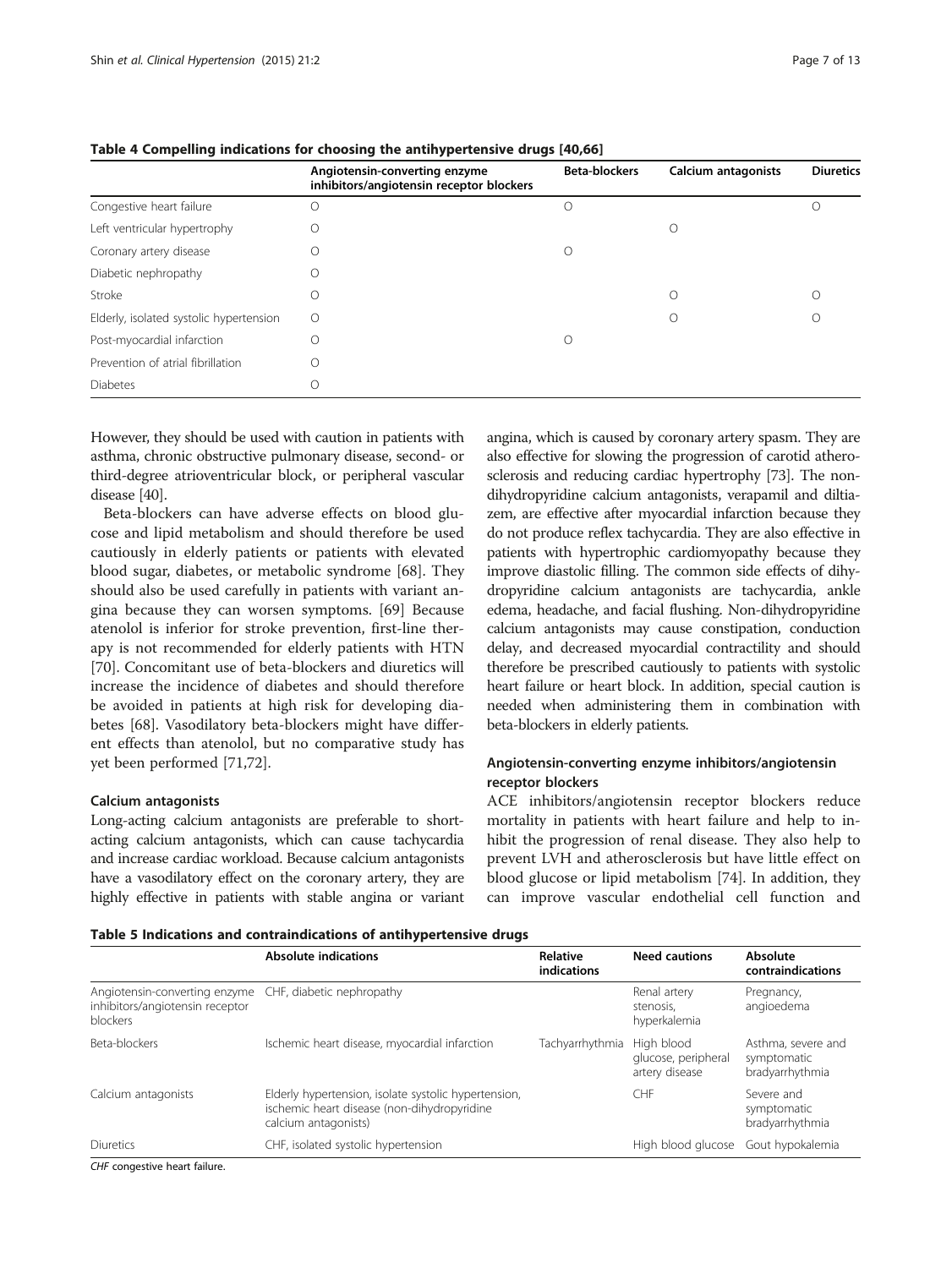promote revascularization. However, they can cause a hypotensive response in dehydrated or elderly patients [[75\]](#page-11-0). When administered to a patient with bilateral renal artery stenosis, they can have adverse effects such as severe hypotension and deterioration of renal function [[75\]](#page-11-0). The serum creatinine level may increase within the first 2 months after the start of treatment. However, there is no need to discontinue the drug unless the serum creatinine increases to less than 30% rise than the baseline creatinine level or unless serum potassium is 5.5 mEq/L or higher [\[76](#page-11-0)]. Care should be taken in patients with a serum creatinine level higher than 3.0 mg/ dL [\[77\]](#page-11-0). The blood potassium level and renal function should be checked before and within 1 to 2 weeks after administration of the drug and then again 3 or 6 months later. ACE inhibitors inhibit bradykinin degradation and can thus cause a dry cough, but this resolves within a few days to a few weeks after stopping the medication. Dry cough is more common in women and nonsmokers. Angiotensin receptor blockers have no effect on bradykinin and therefore rarely cause cough. ACE inhibitors/ angiotensin receptor blockers are contraindicated in pregnant women because of their teratogenic effects on the fetus.

#### **Others**

Alpha-blockers can alleviate urinary symptoms in patients with prostate enlargement and also improve the metabolism of sugars and lipids. However, they can cause orthostatic hypotension and are associated with worsening of heart failure. Agents that act on the central nervous system, such as clonidine, methyldopa, and reserpine, have many side effects and are therefore not

recommended as first-line drugs. Renin inhibitors have been developed and used in other countries but have not yet been introduced in Korea. Renin inhibitors significantly reduced BP and proteinuria when used alone or in combination with diuretics. However, aliskiren has not been proven to improve the prognosis of patients with CVD. Methyldopa is still preferred for the treatment of HTN in pregnant women but is not the first choice because of its side effects. Hydralazine is a vasodilator that is relatively safe for pregnant women with HTN.

# Combination therapy

More than 2/3 of patients with HTN need drugs from more than two drug classes with different mechanisms to achieve control of HTN. Combination therapy is particularly helpful for patients receiving prolonged BP treatment, high-risk patients, and patients with a low target BP. If the first drug used is not effective for BP control, then a drug of another class should be tried. If the efficacy is insufficient, the dose should be increased or another drug added. However, it is recommended to combine two different drugs in smaller doses rather than to increase the dosage of one drug because such lowdose combinations lower BP more effectively and improve the compliance while decreasing the adverse effects (Figure 2) [[78](#page-11-0)].

If BP is not controlled with a single drug, two drugs should be combined for BP control. Combination therapy is more effective than single-drug therapy at a higher dose [[78](#page-11-0)]. However, it has not been fully evaluated which combination is best. Combination therapy chosen from the renin-angiotensin system inhibitors, calcium antagonists,

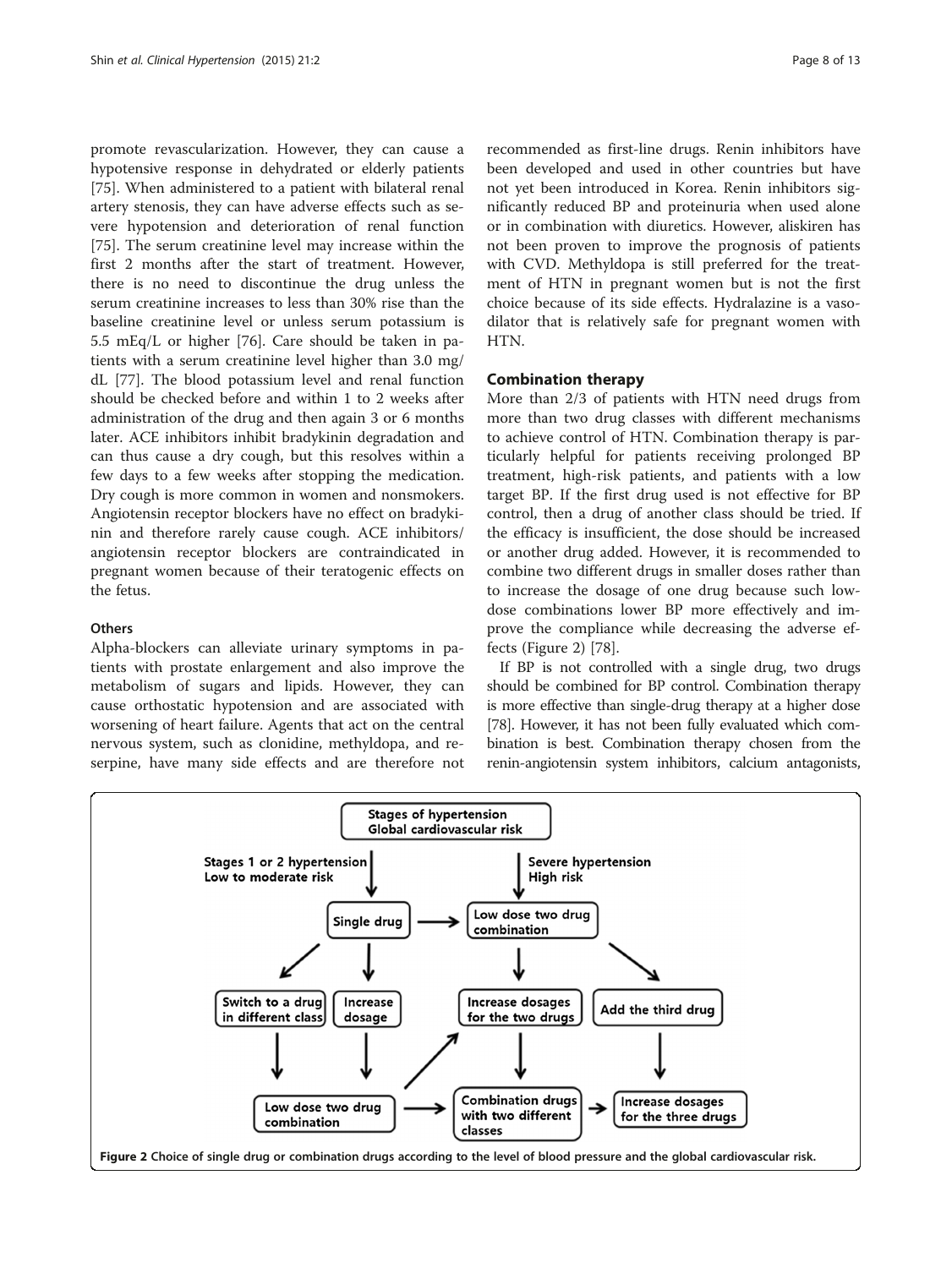and diuretics is recommended first because it has shown relatively good results [[17](#page-10-0)[,79,80\]](#page-11-0), but beta-blockers can also be combined with drugs of other classes (Figure 3). However, the combination of beta-blockers and diuretics can increase the incidence of diabetes and metabolic disorders and thus requires periodic monitoring. Combination therapy with angiotensin-receptor blockers and ACE inhibitors may be slightly more effective for reducing proteinuria but increases the risk for end-stage renal failure, stroke, and other CVD [[81](#page-11-0)-[83](#page-11-0)].

# Resistant hypertension

Resistant HTN is defined as BP that cannot be controlled  $(BP \ge 140/90$  mm Hg) despite treatment with more than three different classes of antihypertensive drugs, including diuretics. The prevalence of resistant HTN is reported to be 5% to 30% in other countries. However, considering the frequency of pseudo-resistant HTN, the prevalence of true resistant HTN is assumed to be less than 10% [[40\]](#page-10-0). Patients with resistant HTN are at much higher risk for complications such as CVD and kidney disease [\[84](#page-11-0)].

Among the wide range of causes of resistant HTN (Table 6), noncompliance is the most common. In addition, medications taken for relief of cold symptoms, nonsteroidal anti-inflammatory drugs, adrenal cortical steroids, birth control pills, excessive salt intake, and excessive alcohol consumption can also cause resistant HTN. If diuretics have not been included in the regimen, volume overload can cause resistant HTN. Finally, secondary HTN can cause resistant HTN. To diagnose resistant HTN, treatment compliance should be confirmed and then the home BP or ambulatory BP checked in order to exclude white coat HTN. If BP cannot be controlled despite the use of effective doses of three different classes of drug, then the dose of diuretics should be increased, or amiloride added, or thiazide diuretics



# Table 6 Differential diagnosis of uncontrolled hypertension

| <b>Diagnoses</b> | Causes                                                                                                                                                      |
|------------------|-------------------------------------------------------------------------------------------------------------------------------------------------------------|
| Pseudo-resistant |                                                                                                                                                             |
| hypertension     | Poor compliance                                                                                                                                             |
|                  | Wrong cuff use                                                                                                                                              |
|                  | Using too small cuff                                                                                                                                        |
|                  | White coat hypertension                                                                                                                                     |
|                  | Calcified vessel in the elderly (pseudohypertension)                                                                                                        |
| Resistant        |                                                                                                                                                             |
| hypertension     | Lifestyle factors: severe weight gain, heavy or binge<br>drinking, excess salt intake                                                                       |
|                  | Medication: cold remedies, nonsteroidal<br>anti-inflammatory drugs, corticosteroid,<br>cyclosporine/tacrolimus, erythropoietin,<br>cocaine, herbal licorice |
|                  | Secondary hypertension                                                                                                                                      |
|                  | Sleep apnea syndrome                                                                                                                                        |
|                  | Volume expansion by renal diseases                                                                                                                          |
|                  | Vascular damage or stiffness                                                                                                                                |
|                  | Prescription of antihypertensive drugs: insufficient<br>dose, wrong use of diuretics, ineffective combination,<br>drug interaction                          |

changed to loop diuretics in patients with renal impairment. However, most patients with resistant HTN require a different mechanism for BP control, and the fourth drug added should be spironolactone or an alphablocker such as doxazosin [[85-88\]](#page-11-0).

# Renal denervation

Bilateral destruction of the renal sympathetic nerves that course along the renal artery by the use of radiofrequency ablation catheters is an increasingly popular nondrug therapeutic approach to HTN. Reduction of BP lasts for more than a year after the procedure, and the BP-reducing effect was reported to be maintained for another 3 years of follow-up [[89\]](#page-11-0).

The treatment itself has no significant complications and can therefore be used in patients with resistant HTN. However, there is insufficient short-term and long-term evidence for the efficacy of renal denervation [[90\]](#page-11-0). Carotid stimulation is also reported to be effective for lowering BP in patients with resistant HTN; however, there is very little randomized blind study data supporting its efficacy [\[91](#page-11-0)].

# Reduction or discontinuation of antihypertensive medications

In patients whose BP has been well controlled for years, the dose of antihypertensive drug can be reduced. Afterwards, the BP should be checked regularly, and the continued practice of lifestyle modifications monitored [[40](#page-10-0)].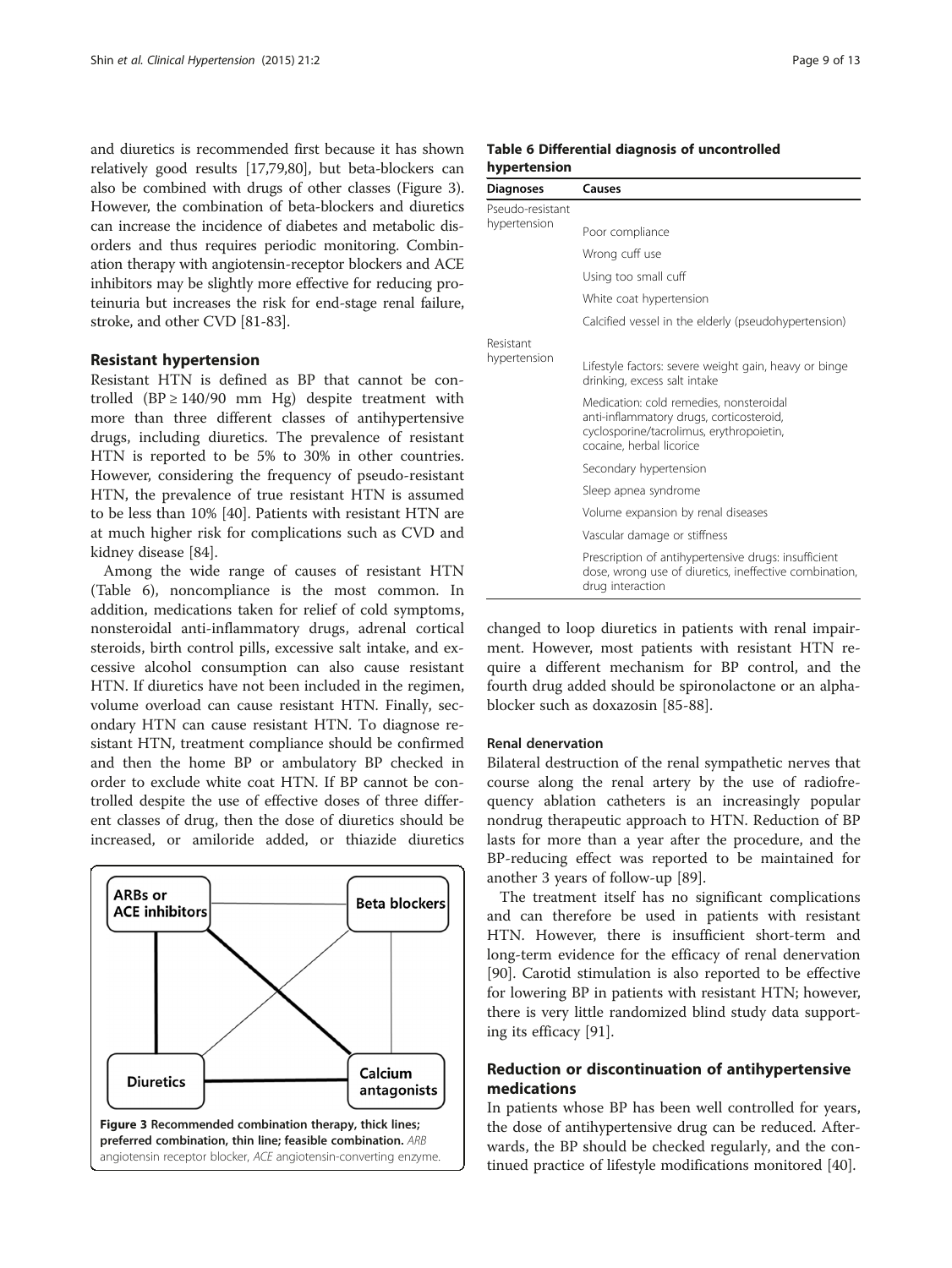# <span id="page-9-0"></span>Other drug treatments

The goal of antihypertensive therapy is to reduce the overall CV risk in patients who have other risk factors such as diabetes, dyslipidemia, coronary artery disease, stroke, and CKD. Accordingly, these other risk factors should be treated at the same time.

#### Antiplatelet therapy

Aspirin administration was shown to produce an absolute benefit for the secondary prevention of CVD in patients with HTN [\[92\]](#page-12-0). However, the role of aspirin for secondary prevention remains a matter of debate.

Low-dose aspirin (100 mg) can be prescribed to patients in high-risk groups in order to reduce the risk of CVD [[92,93](#page-12-0)]. Antiplatelet agents should be administered after the BP is controlled, and patients should be checked periodically for gastrointestinal bleeding.

# Lipid-lowering agents

Lipid-lowering agents have a protective effect on highrisk patients with HTN. Although there is very little Korean data, a 50% reduction in low-density lipoprotein (LDL) cholesterol in patients who had an LDL cholesterol level ≥130 mg/dL significantly lowered the risk for CVD [[94\]](#page-12-0). Lowering the LDL cholesterol level to <100 mg/dL is recommended in hypertension patients with coronary artery disease or diabetes mellitus [[95](#page-12-0)]. For hypertension patients with acute coronary syndrome, LDL should be lowered below 70 mg/dL. There is evidence for reducing the LDL cholesterol level to <135 mg/dL in patients with stroke [[96](#page-12-0)]; however, there is little data regarding the effect of lowering the LDL cholesterol to <70 mg/dL in such patients.

#### Glycemic control

Recent clinical studies have shown that aggressive blood glucose control (a hemoglobin A1C level less than 6.0% or 6.5%) reduces the incidence of ischemic heart disease in patients with type 2 diabetes; however, there was no significant change or even increase in stroke or total mortality. Therefore, in patients with diabetes, the blood glucose level should be controlled so that the hemoglobin A1C is less than 7.0% in most patients and less aggressively (target hemoglobin A1C of 7.5% to 8.0%) in older patients or patients with diabetes of long duration, who have increased risk for hypoglycemia [[97](#page-12-0)].

# Monitoring and follow-up

Patients should generally be followed up once monthly, at least until the target BP is achieved. Patients with severe HTN (stage two or more) need more frequent follow-up. The serum potassium and creatinine levels should be measured at least one to two times yearly. If the BP is controlled and stable, then the patient should

be followed up every 3 to 6 months. A longer follow-up interval may be associated with low compliance. Therefore, patient compliance also must be monitored, and the need for blood tests should be emphasized to encourage attendance at follow-up visits. A longer followup interval to monitor the status of BP control can be achieved by encouraging home BP measurement.

# **Compliance**

Trust between doctor and patient is the most important issue in the treatment of HTN, and the patient should therefore be encouraged to participate in the development of the treatment plan. Many patients may have obtained information about various antihypertensive agents through various routes, so discussion may be necessary. First, identify the patient's point of view to determine the relative importance of efficacy, cost-effectiveness, and side effects. It is necessary to reduce overall CV risk as much as possible while maintaining the patient's compliance. Self-measurement of BP by using home BP monitoring can improve compliance.

#### Abbreviations

ACE: Angiotensin-converting enzyme; ARB: Angiotensin receptor blocker; BMI: Body mass index; BP: Blood pressure; CKD: Chronic kidney disease; CV: Cardiovascular; CVD: Cardiovascular diseases; DBP: Diastolic blood pressure; DM: Diabetes mellitus; HDL: High-density lipoprotein; HTN: Hypertension; KNHANES: Korean National Health and Nutrition Examination Survey; LDL: Low-density lipoprotein; LVH: Left ventricular hypertrophy; SBP: Systolic blood pressure.

#### Competing interests

Preparation of this guideline is financially supported by the Korean Society of Hypertension. The authors declare that they have no competing interests.

#### Acknowledgements

On behalf of the committee of the clinical practice guidelines at the Korean Society of Hypertension, we thank professors Cheol-Ho Kim and Hyeon Chang Kim for their kind consultations. Additionally, we thank the officials of the The Korean Society of Internal Medicine, The Korean Geriatrics Society, The Korean Stroke Society, The Korean Diabetes Association, The Korean Society of Nephrology, and The Korean Society of Cardiology for their endorsement of this guideline.

#### Author details

<sup>1</sup>Department of Internal Medicine, Hanyang University College of Medicine, Seoul, Korea. <sup>2</sup> Division of Cardiology, Department of Medicine, Cheil General Hospital, Kwandong University College of Medicine, Seoul, Korea. <sup>3</sup> Department of Internal Medicine, School of Medicine, Seoul National University, Bundang, Korea. <sup>4</sup>Department of Internal Medicine, School of Medicine, Chonnam University, Gwangju, Korea. <sup>5</sup>Division of Cardiology Department of Internal Medicine, Kyungpook National University School of Medicine, 130 Dongdeok-ro, 700-721Jung-gu, Daegu, Korea. <sup>6</sup>Division of Cardiology, Department of Internal Medicine, Ewha Womans University School of Medicine, Seoul, Korea. <sup>7</sup> Division of Cardiology, Department of Internal Medicine, Dongkuk University School of Medicine, Seoul, Korea.

#### Received: 2 December 2014 Accepted: 23 December 2014 Published online: 08 April 2015

#### References

1. Lewington S, Clarke R, Qizilbash N, Peto R, Prospective CR, Studies C. Agespecific relevance of usual blood pressure to vascular mortality: a metaanalysis of individual data for one million adults in 61 prospective studies. Lancet. 2002;360:1903–13.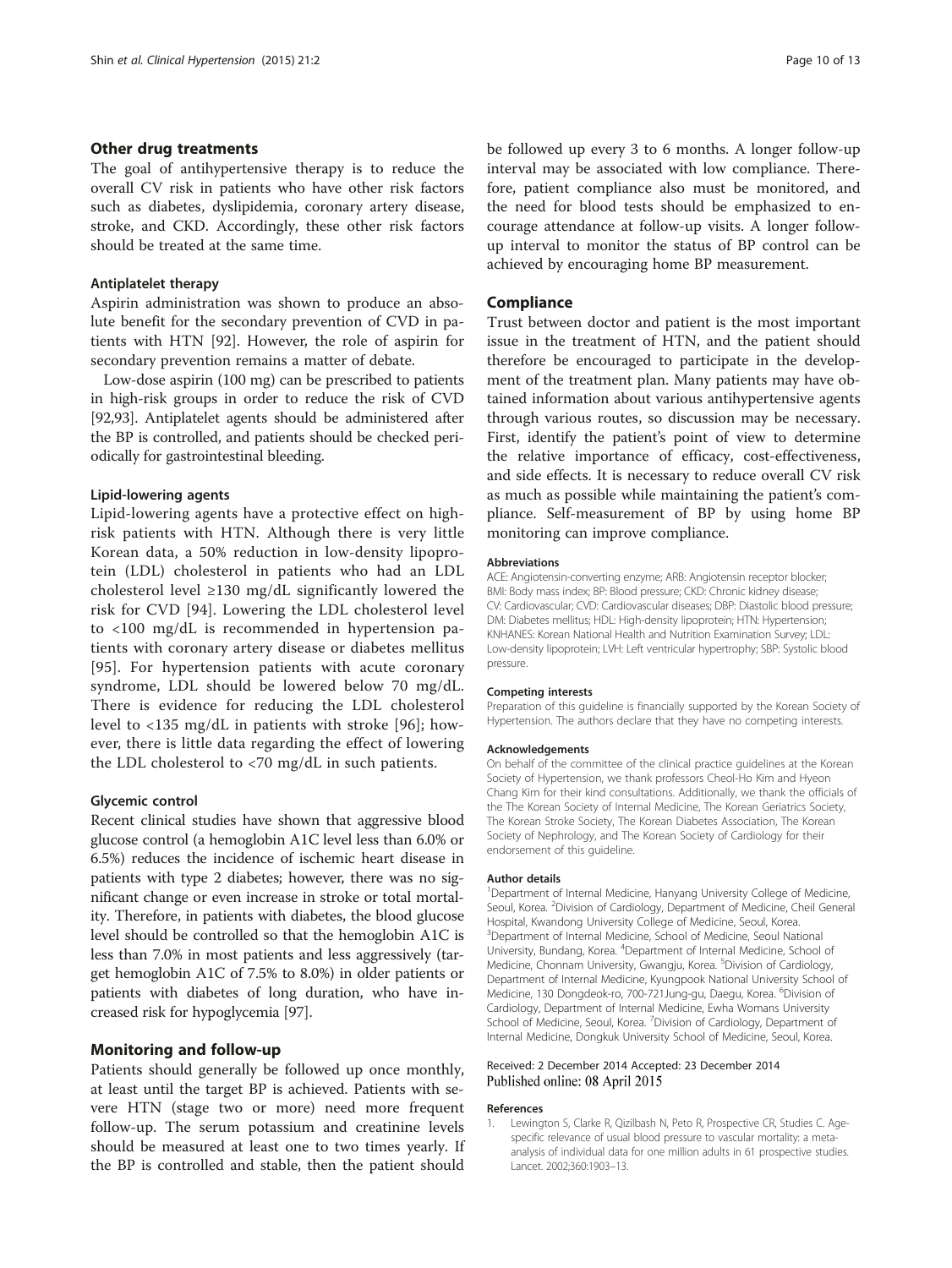- <span id="page-10-0"></span>Julius S, Nesbitt SD, Egan BM, Weber MA, Michelson EL, Kaciroti N, et al. Feasibility of treating prehypertension with an angiotensin-receptor blocker. N Engl J Med. 2006;354:1685–97.
- 3. Hamada T, Murata T, Narita K, Takahashi T, Wada Y, Kimura H, et al. The clinical significance of abnormal diurnal blood pressure variation in healthy late middle-aged and older adults. Blood Press. 2008;17:134–40.
- 4. Luders S, Schrader J, Berger J, Unger T, Zidek W, Bohm M, et al. The PHARAO study: prevention of hypertension with the angiotensin-converting enzyme inhibitor ramipril in patients with high-normal blood pressure: a prospective, randomized, controlled prevention trial of the German Hypertension League. J Hypertens. 2008;26:1487–96.
- 5. Zanchetti A, Grassi G, Mancia G. When should antihypertensive drug treatment be initiated and to what levels should systolic blood pressure be lowered? A critical reappraisal. J Hypertens. 2009;27:923–34.
- 6. Dagenais GR, Gerstein HC, Holman R, Budaj A, Escalante A, Hedner T, et al. Effects of ramipril and rosiglitazone on cardiovascular and renal outcomes in people with impaired glucose tolerance or impaired fasting glucose: results of the Diabetes REduction Assessment with ramipril and rosiglitazone Medication (DREAM) trial. Diabetes Care. 2008;31:1007–14.
- 7. McMurray JJ, Holman RR, Haffner SM, Bethel MA, Holzhauer B, Hua TA, et al. Effect of valsartan on the incidence of diabetes and cardiovascular events. N Engl J Med. 2010;362:1477–90.
- Schrier RW, Estacio RO, Esler A, Mehler P. Effects of aggressive blood pressure control in normotensive type 2 diabetic patients on albuminuria, retinopathy and strokes. Kidney Int. 2002;61:1086–97.
- 9. Arima H, Chalmers J, Woodward M, Anderson C, Rodgers A, Davis S, et al. Lower target blood pressures are safe and effective for the prevention of recurrent stroke: the PROGRESS trial. J Hypertens. 2006;24:1201–8.
- 10. Zanchetti A, Amery A, Berglund G, Cruickshank JM, Hansson L, Lever AF, et al. How much should blood pressure be lowered? The problem of the J-shaped curve. J Hypertens Suppl. 1989;7:S338–48.
- 11. Zanchetti A. Bottom blood pressure or bottom cardiovascular risk? How far can cardiovascular risk be reduced? J Hypertens. 2009;27:1509–20.
- 12. MRC trial of treatment of mild hypertension: principal results. Medical Research Council Working Party. Br Med J (Clin Res Ed). 1985;291:97–104.
- 13. The Australian therapeutic trial in mild hypertension. Report by the Management Committee. Lancet. 1980;1:1261–7.
- 14. Collins R, MacMahon S. Blood pressure, antihypertensive drug treatment and the risks of stroke and of coronary heart disease. Br Med Bull. 1994;50:272–98.
- 15. Law MR, Morris JK, Wald NJ. Use of blood pressure lowering drugs in the prevention of cardiovascular disease: meta-analysis of 147 randomised trials in the context of expectations from prospective epidemiological studies. BMJ. 2009;338:b1665.
- 16. Aronow WS, Fleg JL, Pepine CJ, Artinian NT, Bakris G, Brown AS, et al. ACCF/ AHA 2011 expert consensus document on hypertension in the elderly: a report of the American College of Cardiology Foundation Task Force on Clinical Expert Consensus documents developed in collaboration with the American Academy of Neurology, American Geriatrics Society, American Society for Preventive Cardiology, American Society of Hypertension, American Society of Nephrology, Association of Black Cardiologists, and European Society of Hypertension. J Am Coll Cardiol. 2011;57:2037–114.
- 17. Liu L, Zhang Y, Liu G, Li W, Zhang X, Zanchetti A, et al. The Felodipine Event Reduction (FEVER) study: a randomized long-term placebo-controlled trial in Chinese hypertensive patients. J Hypertens. 2005;23:2157–72.
- 18. Zhang Y, Zhang X, Liu L, Zanchetti A, Group FS. Is a systolic blood pressure target <140 mmHg indicated in all hypertensives? Subgroup analyses of findings from the randomized FEVER trial. Eur Heart J. 2011;32:1500–8.
- 19. Beckett NS, Peters R, Fletcher AE, Staessen JA, Liu L, Dumitrascu D, et al. Treatment of hypertension in patients 80 years of age or older. N Engl J Med. 2008;358:1887–98.
- 20. JATOS Study Group. Principal results of the Japanese trial to assess optimal systolic blood pressure in elderly hypertensive patients (JATOS). Hypertens Res. 2008;31:2115–27.
- 21. Ogihara T, Saruta T, Rakugi H, Matsuoka H, Shimamoto K, Shimada K, et al. Target blood pressure for treatment of isolated systolic hypertension in the elderly: valsartan in elderly isolated systolic hypertension study. Hypertension. 2010;56:196–202.
- 22. Reboldi G, Gentile G, Angeli F, Ambrosio G, Mancia G, Verdecchia P. Effects of intensive blood pressure reduction on myocardial infarction and stroke in diabetes: a meta-analysis in 73,913 patients. J Hypertens. 2011;29:1253–69.
- 23. Cushman WC, Evans GW, Byington RP, Goff Jr DC, Grimm Jr RH, Cutler JA, et al. Effects of intensive blood-pressure control in type 2 diabetes mellitus. N Engl J Med. 2010;362:1575–85.
- 24. Hansson L, Zanchetti A, Carruthers SG, Dahlof B, Elmfeldt D, Julius S, et al. Effects of intensive blood-pressure lowering and low-dose aspirin in patients with hypertension: principal results of the hypertension optimal treatment (HOT) randomised trial. HOT Study Group. Lancet. 1998;351:1755–62.
- 25. PATS Collaborating Group. Poststroke antihypertensive treatment study. A preliminary result. Chin Med J (Engl). 1995;108:8.
- 26. Progress Collaborative Group. Randomised trial of a perindopril-based blood-pressure-lowering regimen among 6,105 individuals with previous stroke or transient ischaemic attack. Lancet. 2001;358:1033–41.
- 27. Rashid P, Leonardi-Bee J, Bath P. Blood pressure reduction and secondary prevention of stroke and other vascular events: a systematic review. Stroke. 2003;34:2741–8.
- 28. Ovbiagele B, Diener HC, Yusuf S, Martin RH, Cotton D, Vinisko R, et al. Level of systolic blood pressure within the normal range and risk of recurrent stroke. JAMA. 2011;306:2137–44.
- 29. Yusuf S, Diener HC, Sacco RL, Cotton D, Ounpuu S, Lawton WA, et al. Telmisartan to prevent recurrent stroke and cardiovascular events. N Engl J Med. 2008;359:1225–37.
- Fox KM. EURopean trial On reduction of cardiac events with Perindopril in stable coronary Artery disease Investigators. Efficacy of perindopril in reduction of cardiovascular events among patients with stable coronary artery disease: randomised, double-blind, placebo-controlled, multicentre trial (the EUROPA study). Lancet. 2003;362:782–8.
- 31. Poole-Wilson PA, Lubsen J, Kirwan BA, Van Dalen FJ, Wagener G, Danchin N, et al. Effect of long-acting nifedipine on mortality and cardiovascular morbidity in patients with stable angina requiring treatment (ACTION trial): randomised controlled trial. Lancet. 2004;364:849–57.
- 32. Braunwald E, Domanski MJ, Fowler SE, Geller NL, Gersh BJ, Hsia J, et al. Angiotensin-converting-enzyme inhibition in stable coronary artery disease. N Engl J Med. 2004;351:2058–68.
- 33. Klahr S, Levey AS, Beck GJ, Caggiula AW, Hunsicker L, Kusek JW, et al. The effects of dietary protein restriction and blood-pressure control on the progression of chronic renal disease. Modification of Diet in Renal Disease Study Group. N Engl J Med. 1994;330:877–84.
- 34. Wright Jr JT, Bakris G, Greene T, Agodoa LY, Appel LJ, Charleston J, et al. Effect of blood pressure lowering and antihypertensive drug class on progression of hypertensive kidney disease: results from the AASK trial. JAMA. 2002;288:2421–31.
- 35. Ruggenenti P, Perna A, Loriga G, Ganeva M, Ene-Iordache B, Turturro M, et al. Blood-pressure control for renoprotection in patients with nondiabetic chronic renal disease (REIN-2): multicentre, randomised controlled trial. Lancet. 2005;365:939–46.
- 36. Sarnak MJ, Greene T, Wang X, Beck G, Kusek JW, Collins AJ, et al. The effect of a lower target blood pressure on the progression of kidney disease: long-term follow-up of the modification of diet in renal disease study. Ann Intern Med. 2005;142:342–51.
- 37. Appel LJ, Wright Jr JT, Greene T, Agodoa LY, Astor BC, Bakris GL, et al. Intensive blood-pressure control in hypertensive chronic kidney disease. N Engl J Med. 2010;363:918–29.
- 38. Arguedas JA, Perez MI, Wright JM. Treatment blood pressure targets for hypertension. Cochrane Database Syst Rev. 2009;8(3):CD004349. doi:10.1002/14651858.
- 39. Upadhyay A, Earley A, Haynes SM, Uhlig K. Systematic review: blood pressure target in chronic kidney disease and proteinuria as an effect modifier. Ann Intern Med. 2011;154:541–8.
- 40. Mancia G, Fagard R, Narkiewicz K, Redon J, Zanchetti A, Bohm M, et al. 2013 ESH/ESC Guidelines for the management of arterial hypertension: the Task Force for the management of arterial hypertension of the European Society of Hypertension (ESH) and of the European Society of Cardiology (ESC). J Hypertens. 2013;31:1281–357.
- 41. Messerli FH, Kupfer S, Pepine CJ. J curve in hypertension and coronary artery disease. Am J Cardiol. 2005;95:160.
- 42. Elmer PJ, Obarzanek E, Vollmer WM, Simons-Morton D, Stevens VJ, Young DR, et al. Effects of comprehensive lifestyle modification on diet, weight, physical fitness, and blood pressure control: 18-month results of a randomized trial. Ann Intern Med. 2006;144:485–95.
- 43. 2010 Korean National Health Statistics. 2010 Korean National Health and Nutrition Examination Survey. 2010.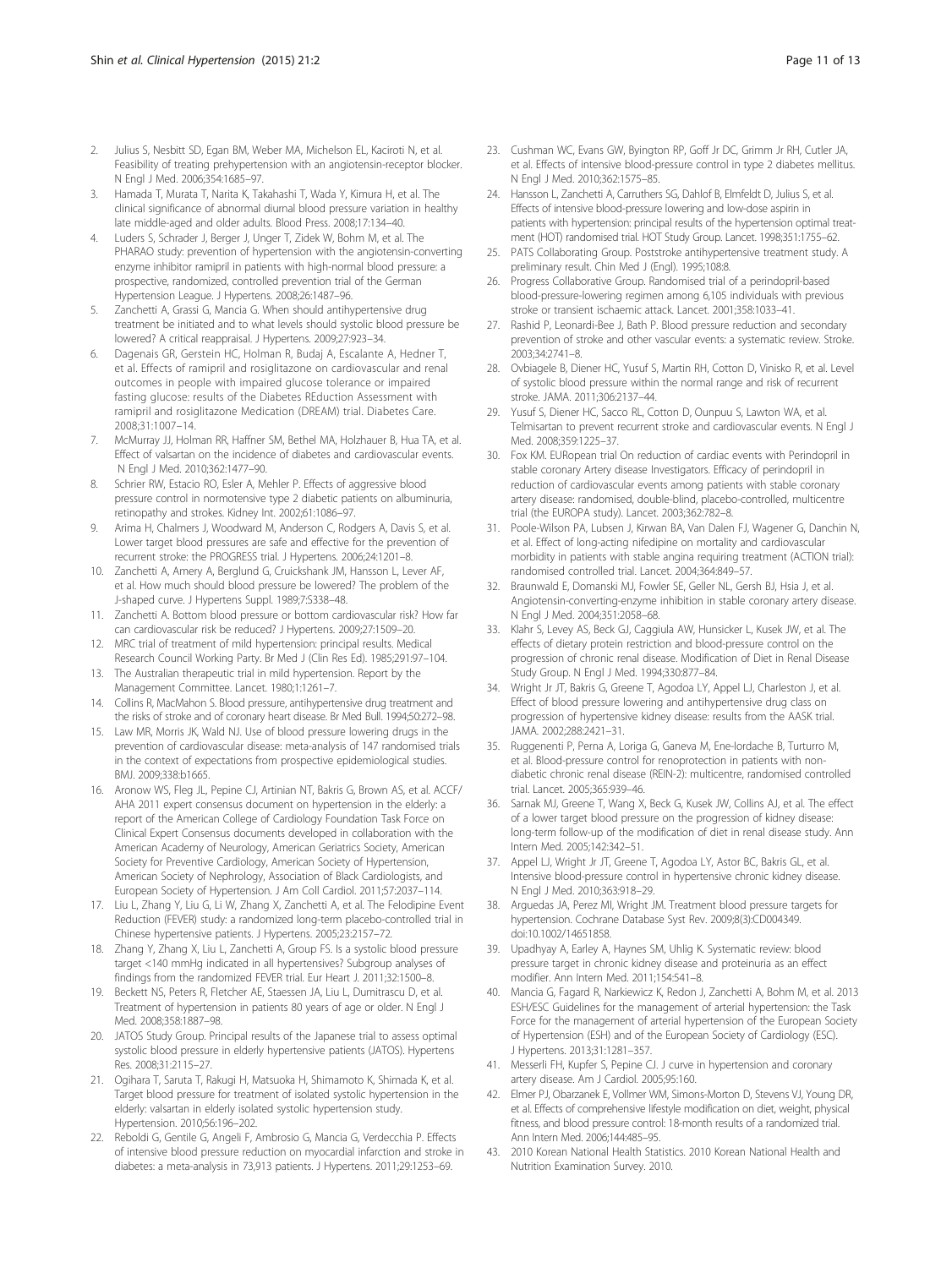- <span id="page-11-0"></span>44. Park S, Park JB, Lakatta EG. Association of central hemodynamics with estimated 24-h urinary sodium in patients with hypertension. J Hypertens. 2011;29:1502–7.
- 45. He FJ, MacGregor GA. How far should salt intake be reduced? Hypertension. 2003;42:1093–9.
- 46. Graudal NA, Hubeck-Graudal T, Jurgens G. Effects of low-sodium diet vs. highsodium diet on blood pressure, renin, aldosterone, catecholamines, cholesterol, and triglyceride (Cochrane review). Am J Hypertens. 2012;25:1–15.
- 47. He FJ, Burnier M, Macgregor GA. Nutrition in cardiovascular disease: salt in hypertension and heart failure. Eur Heart J. 2011;32:3073–80.
- 48. Bibbins-Domingo K, Chertow GM, Coxson PG, Moran A, Lightwood JM, Pletcher MJ, et al. Projected effect of dietary salt reductions on future cardiovascular disease. N Engl J Med. 2010;362:590–9.
- 49. He FJ, MacGregor GA. Salt reduction lowers cardiovascular risk: metaanalysis of outcome trials. Lancet. 2011;378:380–2.
- 50. Taylor RS, Ashton KE, Moxham T, Hooper L, Ebrahim S. Reduced dietary salt for the prevention of cardiovascular disease: a meta-analysis of randomized controlled trials (Cochrane review). Am J Hypertens. 2011;24:843–53.
- 51. O'Donnell MJ, Mente A, Smyth A, Yusuf S. Salt intake and cardiovascular disease: why are the data inconsistent? Eur Heart J. 2013;34:1034–40.
- 52. Whitlock G, Lewington S, Sherliker P, Clarke R, Emberson J, Halsey J, et al. Body-mass index and cause-specific mortality in 900 000 adults: collaborative analyses of 57 prospective studies. Lancet. 2009;373:1083–96.
- 53. Flegal KM, Kit BK, Orpana H, Graubard BI. Association of all-cause mortality with overweight and obesity using standard body mass index categories: a systematic review and meta-analysis. JAMA. 2013;309:71–82.
- 54. Jee SH, Sull JW, Park J, Lee SY, Ohrr H, Guallar E, et al. Body-mass index and mortality in Korean men and women. N Engl J Med. 2006;355:779–87.
- 55. International Association for the Study of Obesity. The Asia-Pacific Perspective: redefining obesity and its treatment.: West Pacific Region WHO. 2000.
- 56. Cornelissen VA, Fagard RH, Coeckelberghs E, Vanhees L. Impact of resistance training on blood pressure and other cardiovascular risk factors: a metaanalysis of randomized, controlled trials. Hypertension. 2011;58:950–8.
- 57. Mann SJ, James GD, Wang RS, Pickering TG. Elevation of ambulatory systolic blood pressure in hypertensive smokers. A case–control study. JAMA. 1991;265:2226–8.
- 58. Doll R, Peto R, Wheatley K, Gray R, Sutherland I. Mortality in relation to smoking: 40 years' observations on male British doctors. BMJ. 1994;309:901–11.
- 59. Appel LJ, Moore TJ, Obarzanek E, Vollmer WM, Svetkey LP, Sacks FM, et al. A clinical trial of the effects of dietary patterns on blood pressure, DASH Collaborative Research Group. N Engl J Med. 1997;336:1117–24.
- 60. Obarzanek E, Sacks FM, Vollmer WM, Bray GA, Miller 3rd ER, Lin PH, et al. Effects on blood lipids of a blood pressure-lowering diet: the Dietary Approaches to Stop Hypertension (DASH) Trial. Am J Clin Nutr. 2001;74:80–9.
- 61. Sacks FM, Appel LJ, Moore TJ, Obarzanek E, Vollmer WM, Svetkey LP, et al. A dietary approach to prevent hypertension: a review of the Dietary Approaches to Stop Hypertension (DASH) Study. Clin Cardiol. 1999;22:III6–III10.
- 62. Svetkey LP, Simons-Morton D, Vollmer WM, Appel LJ, Conlin PR, Ryan DH, et al. Effects of dietary patterns on blood pressure: subgroup analysis of the Dietary Approaches to Stop Hypertension (DASH) randomized clinical trial. Arch Intern Med. 1999;159:285–93.
- 63. Estruch R, Ros E, Salas-Salvado J, Covas MI, Corella D, Aros F, et al. Primary prevention of cardiovascular disease with a Mediterranean diet. N Engl J Med. 2013;368:1279–90.
- 64. Martell N, Gill B, Marin R, Suarez C, Tovar JL, Cia P, et al. Trough to peak ratio of once-daily lisinopril and twice-daily captopril in patients with essential hypertension. J Hum Hypertens. 1998;12:69–72.
- 65. Lipicky RJ. Trough: peak ratio: the rationale behind the United States Food and Drug Administration recommendations. J Hypertens. 1994;12:S17–8. discussion S8-9.
- 66. Chobanian AV, Bakris GL, Black HR, Cushman WC, Green LA, Izzo Jr JL, et al. Seventh report of the Joint National Committee on Prevention, Detection, Evaluation, and Treatment of High Blood Pressure. Hypertension. 2003;42:1206–52.
- 67. National Institute for Health and Clinical Excellence. Hypertension (CG127): clinical management of primary hypertension in adults. http://wwwniceorguk/ guidance/CG127.
- 68. Elliott WJ, Meyer PM. Incident diabetes in clinical trials of antihypertensive drugs: a network meta-analysis. Lancet. 2007;369:201–7.
- 69. Keller KB, Lemberg L. Prinzmetal's angina. Am J Crit Care. 2004;13:350–4.
- 70. Campbell NR, Poirier L, Tremblay G, Lindsay P, Reid D, Tobe SW, et al. Canadian Hypertension Education Program: the science supporting New 2011 CHEP recommendations with an emphasis on health advocacy and knowledge translation. Can J Cardiol. 2011;27:407–14.
- 71. Bakris GL, Fonseca V, Katholi RE, McGill JB, Messerli FH, Phillips RA, et al. Metabolic effects of carvedilol vs metoprolol in patients with type 2 diabetes mellitus and hypertension: a randomized controlled trial. JAMA. 2004;292:2227–36.
- 72. Celik T, Iyisoy A, Kursaklioglu H, Kardesoglu E, Kilic S, Turhan H, et al. Comparative effects of nebivolol and metoprolol on oxidative stress, insulin resistance, plasma adiponectin and soluble P-selectin levels in hypertensive patients. J Hypertens. 2006;24:591–6.
- 73. Zanchetti A, Bond MG, Hennig M, Neiss A, Mancia G, Dal Palu C, et al. Calcium antagonist lacidipine slows down progression of asymptomatic carotid atherosclerosis: principal results of the European Lacidipine Study on Atherosclerosis (ELSA), a randomized, double-blind, long-term trial. Circulation. 2002;106:2422–7.
- 74. Mancia G, Laurent S, Agabiti-Rosei E, Ambrosioni E, Burnier M, Caulfield MJ, et al. Reappraisal of European guidelines on hypertension management: a European Society of Hypertension Task Force document. J Hypertens. 2009;27:2121–58.
- 75. Brown NJ, Vaughan DE. Angiotensin-converting enzyme inhibitors. Circulation. 1998;97:1411–20.
- 76. Palmer BF. Managing hyperkalemia caused by inhibitors of the reninangiotensin-aldosterone system. N Engl J Med. 2004;351:585–92.
- 77. Bicket DP. Using ACE, inhibitors appropriately. Am Fam Physician. 2002;66:461–8.
- 78. Wald DS, Law M, Morris JK, Bestwick JP, Wald NJ. Combination therapy versus monotherapy in reducing blood pressure: meta-analysis on 11,000 participants from 42 trials. Am J Med. 2009;122:290–300.
- 79. Patel A, MacMahon S, Chalmers J, Neal B, Woodward M, Billot L, et al. Effects of a fixed combination of perindopril and indapamide on macrovascular and microvascular outcomes in patients with type 2 diabetes mellitus (the ADVANCE trial): a randomised controlled trial. Lancet. 2007;370:829–40.
- 80. Jamerson K, Weber MA, Bakris GL, Dahlof B, Pitt B, Shi V, et al. Benazepril plus amlodipine or hydrochlorothiazide for hypertension in high-risk patients. N Engl J Med. 2008;359:2417–28.
- 81. Mann JF, Schmieder RE, McQueen M, Dyal L, Schumacher H, Pogue J, et al. Renal outcomes with telmisartan, ramipril, or both, in people at high vascular risk (the ONTARGET study): a multicentre, randomised, doubleblind, controlled trial. Lancet. 2008;372:547–53.
- 82. Parving HH, Brenner BM, McMurray JJ, De Zeeuw D, Haffner SM, Solomon SD, et al. Cardiorenal end points in a trial of aliskiren for type 2 diabetes. N Engl J Med. 2012;367:2204–13.
- 83. Yusuf S, Teo KK, Pogue J, Dyal L, Copland I, Schumacher H, et al. Telmisartan, ramipril, or both in patients at high risk for vascular events. N Engl J Med. 2008;358:1547–59.
- Persell SD. Prevalence of resistant hypertension in the United States, 2003–2008. Hypertension. 2011;57:1076–80.
- 85. Zannad F. Aldosterone antagonist therapy in resistant hypertension. J Hypertens. 2007;25:747–50.
- 86. Chapman N, Chang CL, Dahlof B, Sever PS, Wedel H, Poulter NR, et al. Effect of doxazosin gastrointestinal therapeutic system as third-line antihypertensive therapy on blood pressure and lipids in the Anglo-Scandinavian Cardiac Outcomes Trial. Circulation. 2008;118:42–8.
- 87. Bobrie G, Frank M, Azizi M, Peyrard S, Boutouyrie P, Chatellier G, et al. Sequential nephron blockade versus sequential renin-angiotensin system blockade in resistant hypertension: a prospective, randomized, open blinded endpoint study. J Hypertens. 2012;30:1656–64.
- 88. Gaddam KK, Nishizaka MK, Pratt-Ubunama MN, Pimenta E, Aban I, Oparil S, et al. Characterization of resistant hypertension: association between resistant hypertension, aldosterone, and persistent intravascular volume expansion. Arch Intern Med. 2008;168:1159–64.
- 89. Esler MD, Krum H, Sobotka PA, Schlaich MP, Schmieder RE, Bohm M, et al. Renal sympathetic denervation in patients with treatment-resistant hypertension (The Symplicity HTN-2 Trial): a randomised controlled trial. Lancet. 2010;376:1903–9.
- 90. Bhatt DL, Kandzari DE, O'Neill WW, D'Agostino R, Flack JM, Katzen BT, et al. A controlled trial of renal denervation for resistant hypertension. N Engl J Med. 2014;370:1393–401.
- 91. Bisognano JD, Bakris G, Nadim MK, Sanchez L, Kroon AA, Schafer J, et al. Baroreflex activation therapy lowers blood pressure in patients with